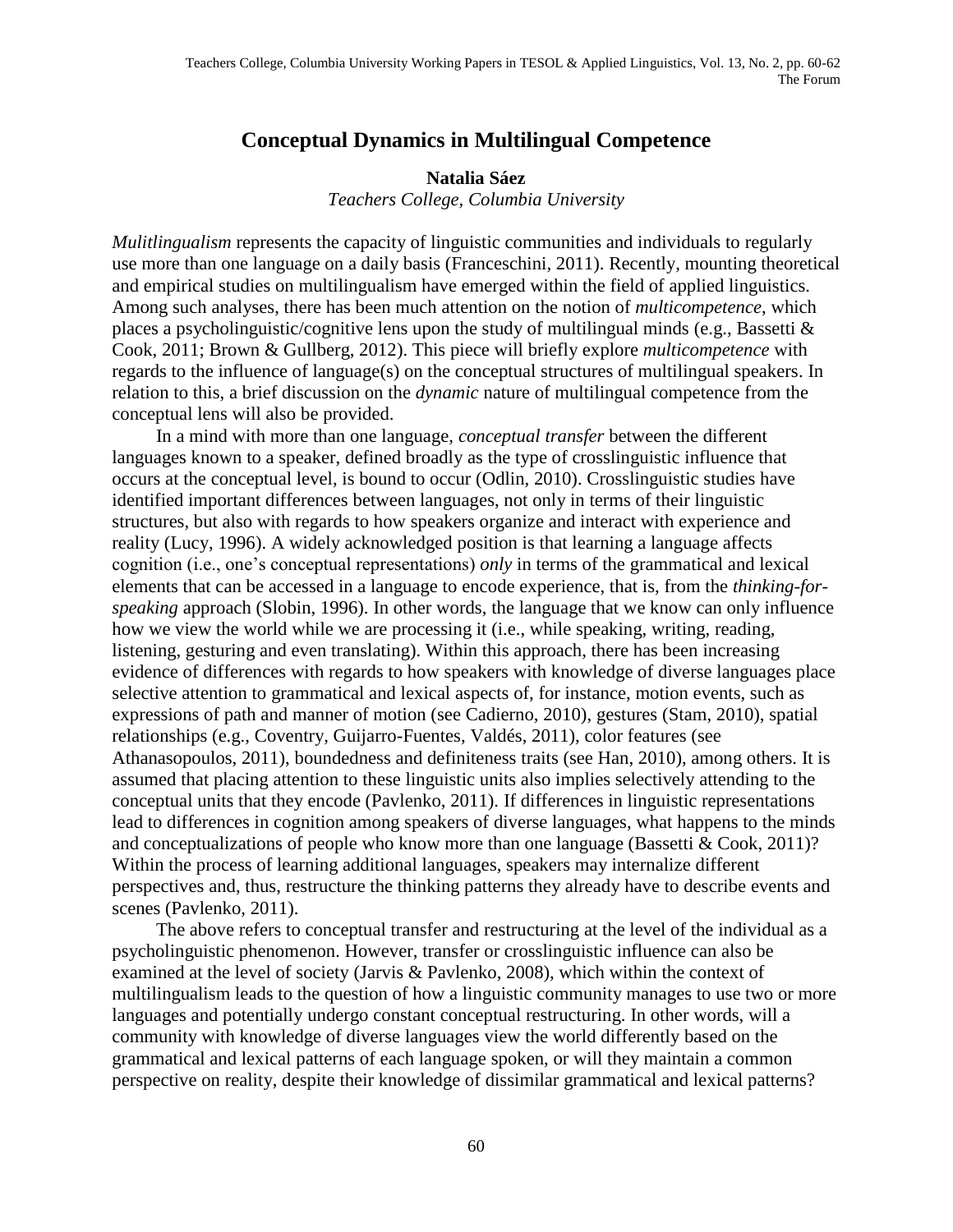These questions, among others, do not only occupy the agendas of researchers, but may also have significant implications for public policy (Lucy, 1996).

Focusing again on conceptual restructuring at the individual level, Bassetti and Cook (2011) proposed a systematic way of viewing concepts and their relationship to language in a multilingual mind. Specifically, a concept (e.g., *lunch*, as illustrated by the authors) may bear different labels given by the languages the speaker knows (e.g., *lunch* in English and *pranzo* in Italian). Each language represents the concept in different ways (e.g., *lunch* in English may trigger the conceptualization of a sandwich and a bag of chips, whereas *pranzo* would represent a plate of pasta and a main course of fish or meat). According to the researchers, when a person acquires both labels and their corresponding conceptualizations of *lunch*, the interplay between these labels and their representations may vary in different ways. For instance, there may be a *one-concept scenario*, where the concept of *lunch* is only represented by what the L1 label (or that of the L2) triggers, or a *one-integrated concept scenario*, where a speaker takes some parts of the L1 conceptualization and others from the L2 to create an in-between representation (e.g., the concept of *lunch* may be a plate of pasta and a bag of chips, whether the speaker is referring to it in the L1 or the L2). The various possibilities of conceptual and linguistic restructurings in multilingual minds clearly points to the dynamic nature of multilingual competence (Franceschini, 2011). In this sense, all of the languages that a speaker may know are constantly affected by one another and by the contexts to which the speaker is exposed. Consequently, even the first language is deemed dynamic and unstable, as seen in early studies, such as that by Seliger (1989, as cited in Cook, 1991), who describes a bilingual child whose L1 system of English relative clauses was gradually overrun by the L2 Hebrew relative system, which would also entail restructuring at the conceptual level. Studies have recently addressed the question of how much knowledge of an L2 is needed to generate changes in the L1 (see Brown & Gullberg, 2012). As Cook and Bassetti (2011) indicate, there may be effects of an L2 on an L1 at low levels of L2 knowledge and use and "even a smattering of knowledge of another language is enough to change from a monolingual's way of thinking" (p.144). Beyond second language acquisition and bilingualism, research has also yet to unveil the dynamic nature of knowing three languages or more, and how the various possibilities of conceptual restructurings may emerge given such ample repertoires of linguistic knowledge.

The discussion above with regards to multicompetence constitutes only a portion of the issues and concerns that may arise within the context of multilingualism. The research work recently carried out by Cenoz and Gorter (2011) has emphasized on the holistic nature of multilingualism from a sociolinguistic perspective as well as from the cognitive domain (Cenoz, 2013). This holistic understanding leans toward favoring a dynamic view of the development and use of each language, and "multilingualism shows it in a way one cannot easily elude" (Franceschini, 2011. p. 352).

## **REFERENCES**

Athanasopoulos, P. (2011). Cognitive restructuring in bilingualism. In A. Pavlenko (Ed.), *Thinking and speaking in two languages* (pp. 237-257). Multilingual Matters.